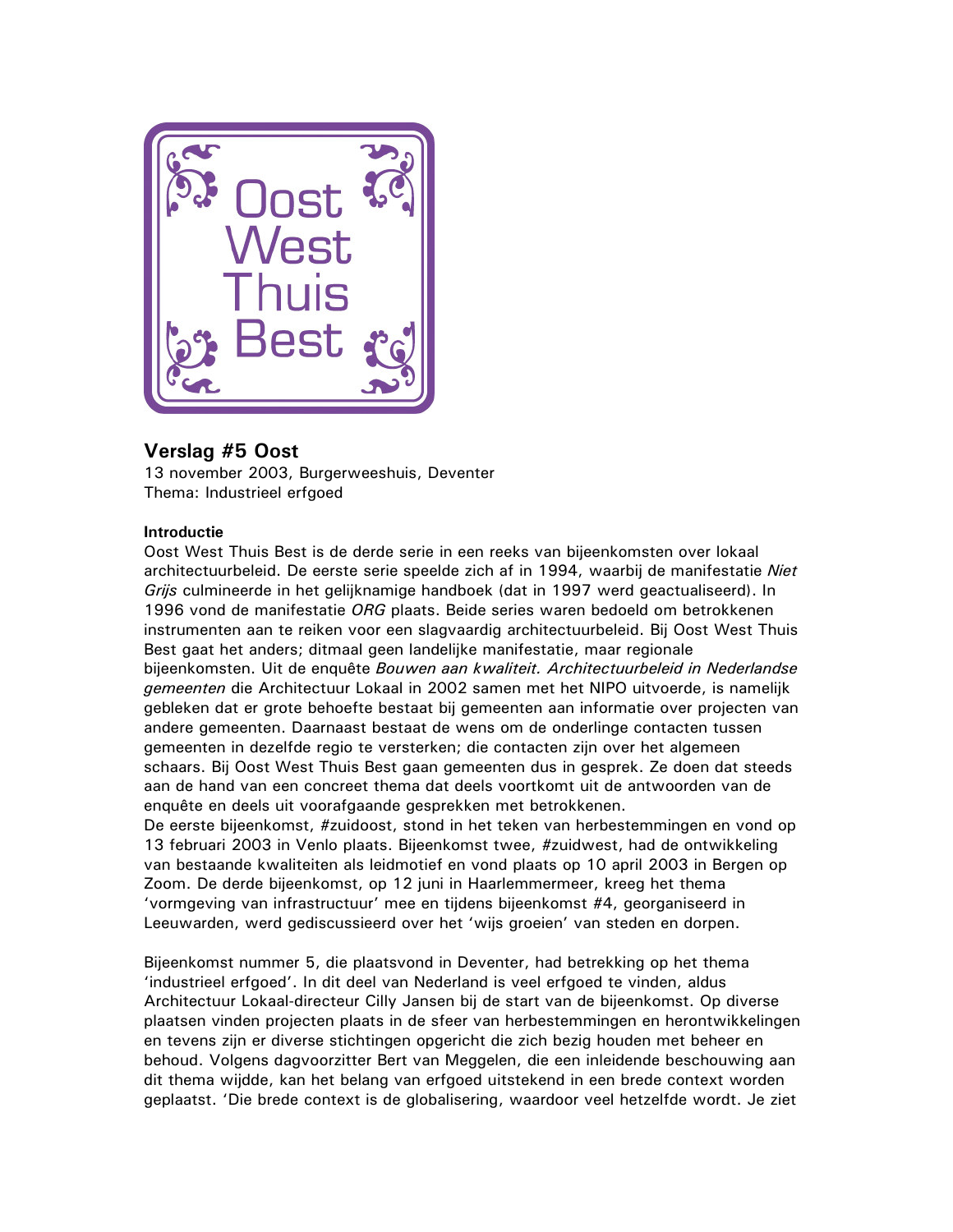het bijvoorbeeld aan winkelcentra, maar ook aan de Vinex-locaties; ze zien er allemaal eender uit. Terwijl je vroeger direct wist waar je was, weet je dat nu steeds minder. Plekken verliezen hun smoel en karakter en erger nog: hun ziel. Er ontstaan steeds meer non-plekken.' Maar daarmee is het hele verhaal nog niet verteld, aldus Van Meggelen. Het verdwijnen van de ziel van de plek betekent ook het verdwijnen van het geheugen van de plek. 'Dat geheugen moet juist de zaak levend houden; dat moet de dynamiek voor het heden opleveren. Erfgoed vertelt verhalen en maakt plekken specifiek. Het is daarmee de opgave om nieuwe verhalen toe te voegen aan de reeds bestaande.' Naast deze historisch-psychologische kwaliteit heeft erfgoed nog enkele andere maatschappelijke functies. Zo bevordert het de hechting van bewoners aan hun omgeving en wordt de 'civic pride', oftewel de trots op de plek, ermee vergroot. In dit kader noemde Van Meggelen Glasgow, waar de 'civic pride' de drijvende kracht is geworden achter de revitalisering van deze stad. 'Alles verdween, de mijnen en de scheepsbouw. Een vieze stad bleef achter. Tot zo'n 25 jaar geleden een aantal culturele activiteiten werd georganiseerd. Daarmee is Glasgow doorgegaan - het was de beste Culturele Hoofdstad tot nu toe - en dat heeft de stad een nieuwe trots gegeven. Mensen willen er weer graag wonen, werken en studeren. Het bevorderen van "hechting" levert Glasgow bepaald geen windeieren op. Waarom zou je dan nog aan kapitaalvernietiging doen, wat de sloop van erfgoed toch behelst?'

Tijdens de bijeenkomst wilde Van Meggelen twee vragen centraal stellen. Vraag één: hoe wordt omgegaan met de toekomst van het verleden? 'In het kader van Belvedère wordt het credo "behoud door ontwikkeling" uitgedragen. De sleutelvraag daarbij is niet het vinden van de ontwerper; er zijn competente architecten genoeg. De vraag is wel: slaag je erin nieuwe programma's te vinden. Niet in de zin van: krijg je het gebouw vol. Maar wel in de zin van: gaat het nieuwe programma een gelukkige relatie aan met het bestaande gebouw. Dan ontstaan er nieuwe verhalen.' Volgens Van Meggelen is het vinden van dergelijke interessante programma's niet eenvoudig: 'Hoe stijg je uit boven een museum of bezoekerscentrum? Daar hebben we er al genoeg van. Soms is er een gelukkige vondst, zoals bij de Van Nelle Ontwerpfabriek in Rotterdam en de Westergasfabriek in Amsterdam. In andere gevallen wordt een gebouw geprivatiseerd, door er bijvoorbeeld appartementen in te maken.' Het maken van dergelijke keuzes is essentieel voor de toekomst van het erfgoed. Daarmee raakte Van Meggelen aan zijn tweede centrale vraag: de rol van betrokken partijen. 'Je kunt je afvragen of het behoud van erfgoed nog steeds een puur publieke zaak is. In toenemende mate gaan semipublieke en private organisaties zich met dit thema bemoeien. Zie bijvoorbeeld een particulier als Daan van der Have, die verantwoordelijk was voor de herontwikkeling van Hotel New York in Rotterdam. Willen overheden dergelijke partijen kansen geven? En zo ja: hoe houdt een overheid dan nog zelf de regie? Hoe zorg je ervoor dat private partijen zich wel betrokkenheid bij het erfgoed in kwestie blijven voelen?'

#### Herontwikkeling in Winterswijk

De bovenstaande vragen en dilemma's kwamen onmiddellijk aan bod bij de presentatie van projectmanager/architect Caspar Smeets van de Architecten Cie. In opdracht van woningcorporatie De Woonplaats werkt zijn bureau aan de herontwikkeling van twee fabrieksgebouwen in Winterswijk (onder de naam 'De Tricot'). Een gebouw is een voormalige spoelerij, één van de eerste betonnen fabrieksgebouwen in Nederland, het tweede gebouw is een amalgaam van verschillende bakstenen gebouwen, het Wilhelminagebouw. Aanvankelijk was de gemeente Winterswijk in beeld als mogelijke opdrachtgever voor de herontwikkeling van de spoelerij. Men zag hier mogelijkheden voor de vestiging van het stadskantoor, maar uiteindelijk ketste dit idee af door politieke onenigheid. Vanaf 2000 is vervolgens verder gewerkt in opdracht van De Woonplaats, die het gehele terrein had verworven. Architect Frits van Dongen van de Architecten Cie. heeft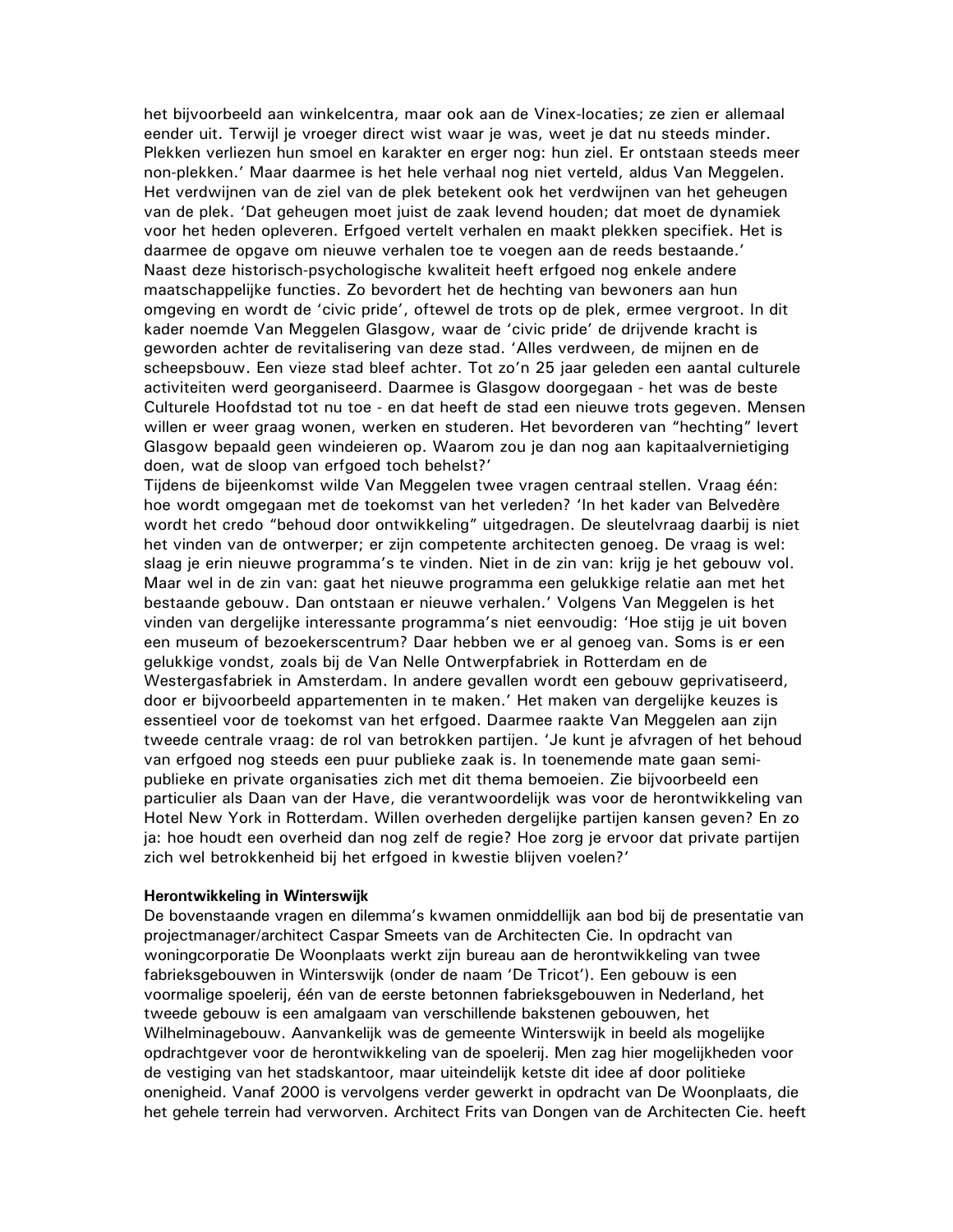een drietal modellen voor de herontwikkeling ontwikkeld, waarvan de 'landschapsvariant' is uitgekozen voor een verdere uitwerking. In deze variant worden de genoemde gebouwen verbonden met een glazen verbindingsgebouw, alsmede met een ondergrondse stallingsgarage. In beide gebouwen worden appartementen gerealiseerd. Belangrijk vraagstuk volgens Smeets is de omgang met de bestaande architectuur. 'We hebben de industriële architectuur als uitgangspunt voor onze ontwerpen benoemd. Inspiraties daarbij vormden onder meer de Witte Dame in Eindhoven en Lingotto in Turijn. Bovendien konden we gebruik maken van een waardestelling zoals die was verricht door medewerkers van monumentenzorg.' Voor de spoelerij heeft een en ander geleid tot de beslissing om de woningen aan de buitengevel van het complex te situeren, de kolomstructuur in het zicht te laten en de woningscheidende wanden op het grid van kolommen te leggen. Bij de behandeling van de bouwfysica is gekozen voor dubbel glas in de bestaande gietijzeren kozijnen, een oplossing waarover met de Rijksdienst voor de Monumentenzorg en het Gelders Genootschap een heftige discussie is ontstaan. Deze organisaties focussen soms teveel op het behoud van details, zonder oog te hebben voor het grotere geheel, aldus Smeets. Tenslotte is getracht in het nieuwe ontwerp voor de spoelerij de industriële details eveneens zoveel mogelijk in het zicht te laten. Bij het Wilhelminagebouw is op een vergelijkbare manier met het erfgoed omgegaan, waarbij onder meer in de bakstenen gevels is gestreefd naar een subtiel spel van licht en donker. In de discussie die volgde, gaf projectmanager Jonker van De Woonplaats aan dat zijn organisatie, naast de huisvesting van de primaire doelgroep, ook verantwoordelijk is voor 'maatschappelijke invullingen van het publieke domein': 'Wij willen het culturele verleden naar de toekomst brengen. Dit is in Winterswijk één van de weinige overblijfselen van het verleden, waar veel Winterswijkers hebben gewerkt. Dat is het waard om behouden te blijven.' De onwil van de politiek deed hij af als kneuterigheid, het ontbreken van echte durf om dingen te willen en het onvermogen om de potentie van de gebouwen te zien. Maar ook gaf hij aan dat veel inwoners nare herinneringen aan de gebouwen. Dat is wellicht een reden waarom het stadskantoor er uiteindelijk niet werd gehuisvest.

Uiteindelijk draait alles om je ambitieniveau. Wij zijn niettemin nog steeds blij met de gebouwen. Uiteraard is er een spanningsveld, tussen cultuurhistorie, het functionele programma en de financiële component.'

#### Mooie ruïne

De aanwezigen in de zaal lieten uiteenlopende reacties op de presentatie horen. Albert Fien van de gemeente Apeldoorn sprak er zijn twijfels over uit: 'Als je de ideale bestemming niet hebt gevonden, moet je dit dan wel zo doen? Het gebouw is nu een prachtige ruïne en wordt alleen maar mooier; laat dat zo. Dan is het gebouw op een gegeven moment gewoon verdwenen. Documenteer alleen de laatste 20 jaar van het gebouw en leg dat vast voor het nageslacht.' Anderen deelden die ietwat sombere mening. 'Architecten creëren hun eigen werkelijkheid', zo werd gezegd. Een andere aanwezige: 'Hoe blijft het verhaal van het verleden overeind? Dat verhaal wordt hier monddood gemaakt. Dat zit hem in de aanpak en het nieuwe programma; dat programma is hier het eindresultaat van een kunstje van architect en opdrachtgever. Overigens is dat wel verklaarbaar; op het moment dat een woningcorporatie hierbij betrokken raakt, weet je dat ze door een bepaalde bril naar dergelijke ontwikkelingen gaan kijken.'

Smeets en Jonker konden ten dele in deze kritiek meegaan. Het eveneens gehoorde verwijt dat er geen sprake is van een 'integraal' plan (de Architecten Cie, ontwerpt de gebouwen, een landschapsbureau ontwerpt de openbare ruimte) was volgens Smeets wel terecht: 'Er wordt gefaseerd gewerkt, per gebouw. De overallvisie staat daardoor onder druk.' Jonker, aanvullend: 'Het beste zou zijn wanneer er inderdaad niet in de gebouwen wordt gewoond. We hebben alles afgezocht, maar we hebben een passende functie niet gevonden.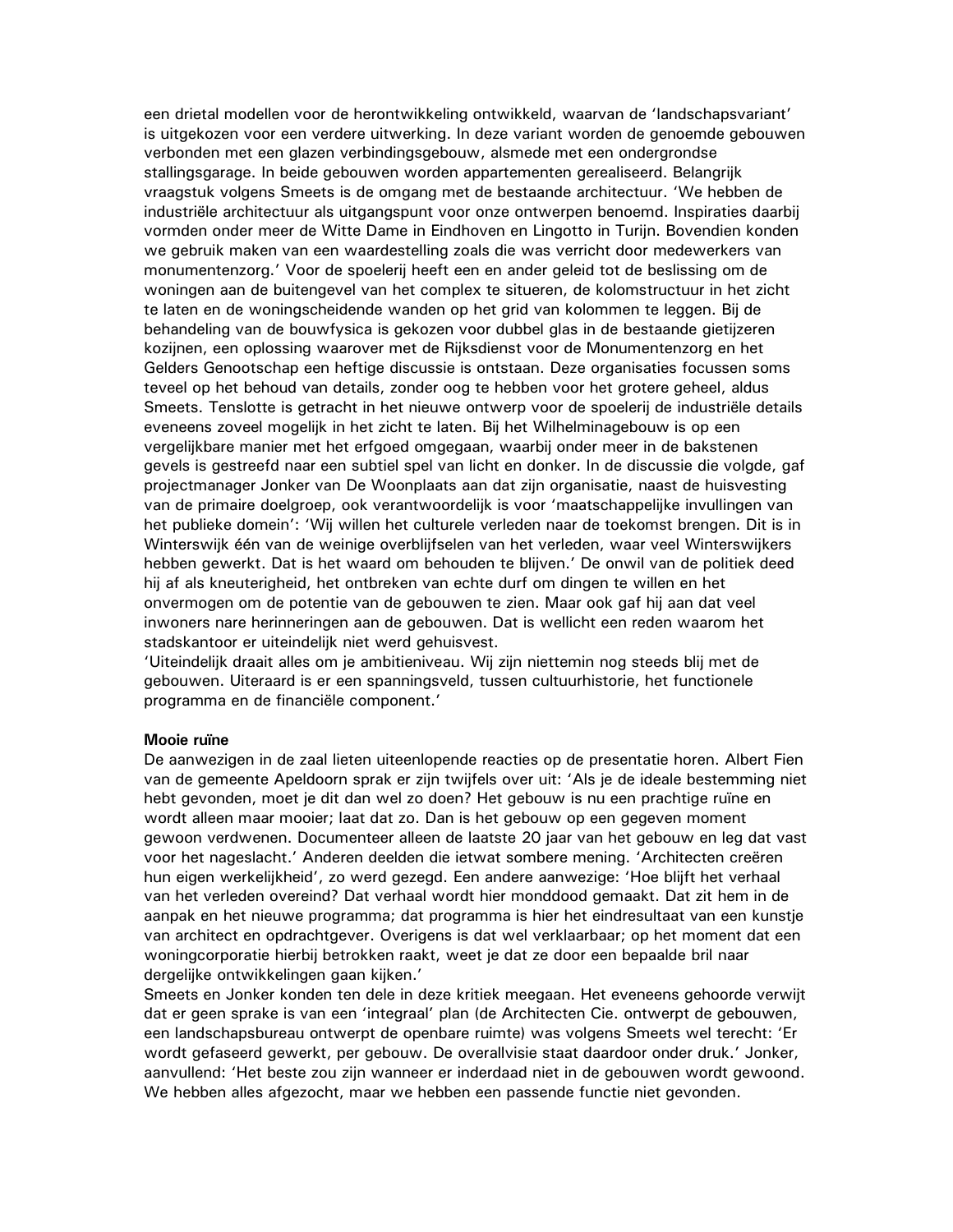Bovendien moet een en ander wel afzetbaar zijn in de markt. Daarmee zit je zoals gezegd in de spagaat tussen cultuurhistorie, programma en planeconomie.'

De opmerking van Fien werd door anderen afgedaan als een 'luxe opmerking': 'Het ontstaan van een mooie ruïne is alleen mogelijk als de gemeente de grond koopt en van het gehele gebied een mooi park maakt. Dat is niet aan de orde. In Winterswijk is sprake van een lage economische dynamiek en daarom slaagde De Woonplaats erin het gebied te kopen. Vervolgens ontstaat de zoektocht naar een mogelijk programma, hetgeen een directe invloed heeft op de mate waarin je het bestaande kunt respecteren.' Dat er nu een woonfunctie aan de gebouwen wordt gegeven is evenmin bezwaarlijk, zo vond een aanwezige: 'We moeten elkaar nieuwe verhalen vertellen, zo wordt hier gezegd. Laten we daarom vragen aan de nieuwe bewoners waarom zij hier komen wonen en welke gevoelens dat bij hen oproept. Documenteer dat zorgvuldig.' In algemene zin werd ervoor gepleit de herinneringen van de bevolking aan dit soort gebouwen goed vast te leggen, als een soort mondelinge archeologie. Voor dit onderzoek moet ook bewust ruimte worden gecreëerd in het planontwikkelingsproces. Daarbij helpt dat er onder jongere generaties aantoonbaar meer belangstelling voor dit soort erfgoed aan het ontstaan is, aldus een aanwezige. 'Het is alleen jammer dat er zo weinig van over is.'

Caspar Smeets hoorde de discussie met de nodige verbazing aan. Naar zijn idee wordt de autoriteit van de architect in dit soort processen sterk overschat: 'Moeten wij een brede maatschappelijke discussie starten onder de bevolking, wanneer we voor een opgave als deze worden gevraagd? Uiteindelijk werken wij op basis van een programma en dat programma moet van een opdrachtgever vandaan komen. Uiteraard plaats je als ontwerper soms vraagtekens bij zo'n programma, maar dat hangt sterk af van de kwaliteit ervan. Wij zien een project als dit niet anders dan een nieuwbouwopgave, alleen met extra randvoorwaarden.' Jonker: 'Voor ons is een project als dit ook een leertraject. Achteraf kun je als een gemiste kans betitelen dat we de sociaal-historische waarde van het complex vooraf niet goed hebben onderzocht.' Het pleidooi van een aanwezige - ga als opdrachtgever eerst de straat op om de oude verhalen te achterhalen en start daarna pas de ontwerpopgave - kon dan ook door Jonker worden onderschreven. Deze discussie werd afgesloten met de constatering dat een organisatie van buiten - een lokaal architectuurcentrum, of zoals in Overijssel het provinciale reanimatieprogramma industrieel erfgoed - de discussie over 'De Tricot' op een ander niveau had kunnen brengen. In de woorden van Van Meggelen: 'Dan was er een andere opdracht voor de Architecten Cie. uitgerold.'

#### Culturele planologie

Willem Oomens, beleidsmedewerker van het ministerie van OCW, viel in voor de burgemeester Ridder van Rappard van de gemeente Noordoostpolder, die helaas verstek moest laten gaan. Aan het begin van zijn betoog over culturele planologie stelde Oomens twee begrippen centraal: het geheugen van de stad en de relaties tussen globalisering en regionalisering. Bij het geheugen van de stad - waarover volgens Oomens architecten als Aldo Rossi zinvolle dingen hebben gezegd - is het de vraag over welk geheugen we het hebben. 'Hoe wordt die perceptie gevormd, wat is waar en werkelijk? Deze zaken zijn voortdurend aan veranderingen onderhevig.' Bij de globalisering plaatste Oomens vergelijkbare kanttekeningen: 'Dat proces komt al veel langer voor. Toch hebben we het er veel over.' De wens om, in een soort tegenbeweging, erfgoed koste wat het koste te bewaren kan ook tot excessen leiden: 'Kijk naar het oude café op de Berlijnse Potsdamer Platz, dat enkele honderden meters is verplaatst en nu is ingepast in de nieuwbouw van dit gebied. Dat is waanzin.'

In de culturele planologie (een pleonasme, aangezien alle planologie een daad van cultuur is, maar soms is dat volgens Oomens noodzakelijk om de aandacht op een bepaald thema te vestigen) staat de identiteit van de mens centraal en hoe die identiteit zich verhoudt tot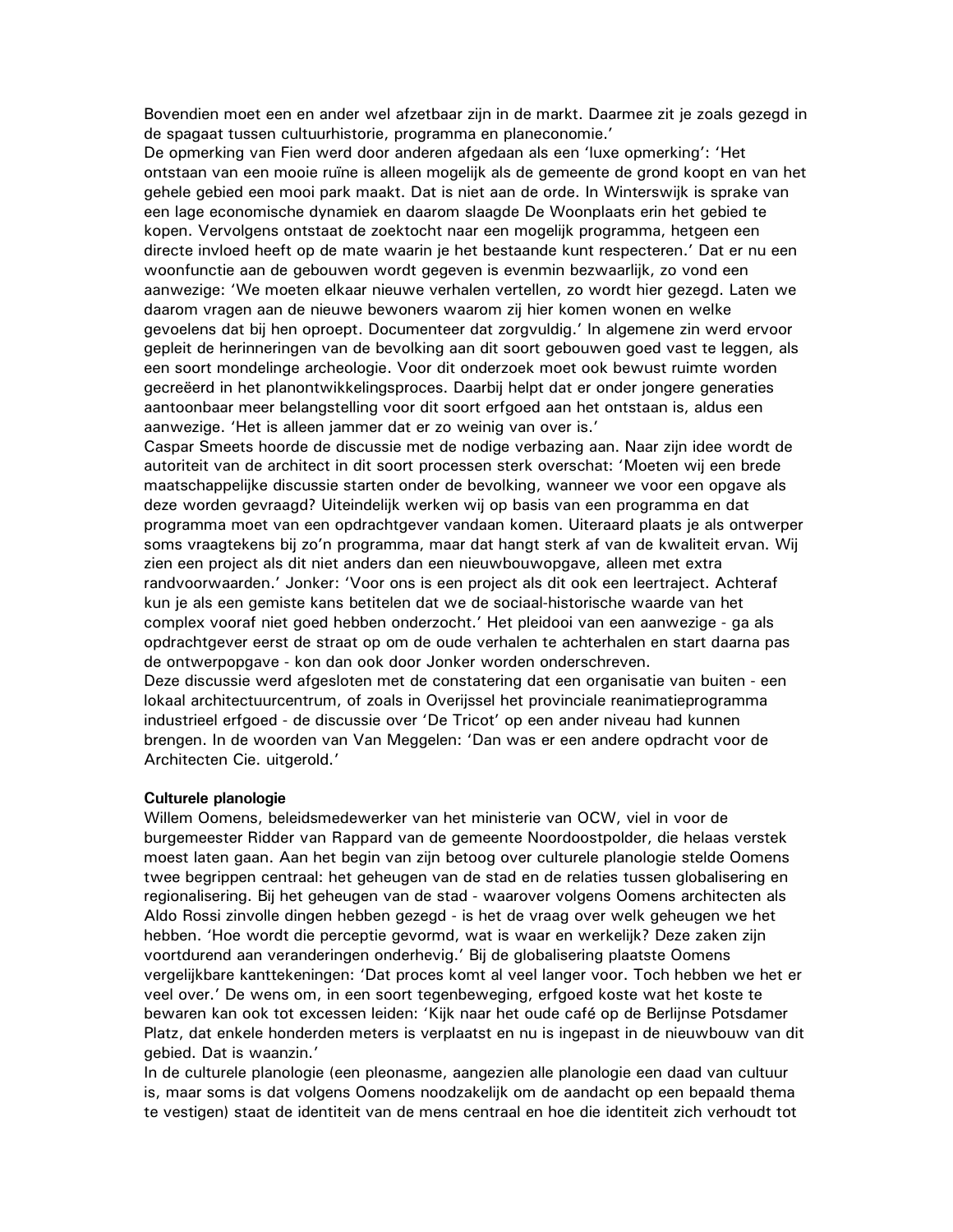de gebouwde omgeving, inclusief de openbare ruimte. 'Stad en landschap worden steeds meer functioneel gemaakt, getuige de vele anonieme Vinex-wijken. Culturele planologie gaat daar tegenin, door het ontwikkelen van de ruimte met behulp van culturele dimensies. Dat betekent een verdieping van de huidige praktijk van ruimtelijke ordening.' Vanuit OCW probeert men zo greep te krijgen op de bouwpraktijk op lokaal niveau. Drie doelgroepen worden aangesproken: opdrachtgevers in de fase van beleidsvorming en conceptontwikkeling, ontwerpers in de fase van vormgeving en uitwerking en het brede publiek bij de realisatie van de projecten. De initiatieven van het ministerie zijn gericht op drie aspecten: het doorbreken van de grenzen tussen ruimtelijke ordening en cultuur, het versterken van de rol van het publiek en expliciete aandacht voor 'zichtbare fenomenen' in de openbare ruimte. Met de nota's Belvedere en Ontwerpen aan Nederland wordt hieraan vormgegeven. Een en ander culmineert in negen thema's:

- op zoek naar een effectieve ontwikkelingsplanologie, waarbij per locatie een aanpak op maat plaatsvindt. Voor de 'diagnose' kunnen onder meer survey-technieken worden aebruikt:
- de regionale schaal. Ruimtelijke ordeningsprojecten worden vaak op een te laag schaalniveau beschouwd;
- de wederopbouwwijken. Hoe moet de architectuur van deze wijken worden gewaardeerd en op welke manier kunnen nieuwe programma's een plek krijgen;
- de veranderlijkheid van het monument. Monumentenzorg losmaken van het 'object' en  $\omega_{\rm{max}}$ ombouwen tot ontwikkelingsgerichte zorg;
- kansen voor archeologie;
- planologie van de cultuur. Met culturele voorzieningen de ruimtelijke ontwikkeling  $\omega_{\rm{max}}$ stimuleren:
- culturele vernieuwing. Behoefte aan nieuwe landschappen (menging groen/rood, functiemenging);
- collectieve ruimtes en collectieve gebouwen;
- kunst en stedelijke transformatie. Welke rol kunnen kunstenaars spelen in de stedelijke vernieuwing?

Op deze manier kan een nieuw vocabulaire worden ontwikkeld voor de ontmoeting van cultuur en ruimtelijke ordening.

In een reactie gaf Bert van Meggelen aan dat de wijze waarop professionals in de ruimtelijke ordening zich cultureel informeren en oriënteren niet klopt: 'Mijn suggestie voor hen zou zijn: ga lezen en wel stedelijke romans. Daarin zijn steden heel intensief opgenomen, het zijn culturele reproducties van een stad. Daar wordt zo weinig van geleerd. Hetzelfde geldt overigens voor films.'

### **Excursie**

Het programma werd afgesloten met een stadswandeling door het centrum van Deventer en de aangrenzende Raambuurt, waar veel wordt herontwikkeld en vernieuwd. De binnenstad maakte een 'gave' indruk, hier en daar met een Dickensiaans sausje overgoten (Walstraat). De vernieuwing van het Bergkwartier heeft op diverse plekken de vorm gekregen van historiserende nieuwbouw. Architectonisch misschien niet schokkend, maar qua maat wel goed passend bij de binnenstad, aldus gids Janleo van de Laar, projectleider monumentenrestauraties van de gemeente Deventer. Een moderne variant vormt de nieuwbouw van de Belgische architect Jo Crépain, in de Polstraat, waarbij klassieke gevelopbouw is gemengd met de toepassing van moderne materialen en details. In de Raambuurt staat zoals aangegeven het nodige op stapel. Ondernemer Jan des Bouvrie ontwikkelt een woonwinkel in het project 'De Boreel', gesitueerd in de voormalige Boreel-kazerne. Rondom de Kazernestraat zijn eveneens de nodige bouwactiviteiten waar te nemen. Een silo en pakhuis worden herontwikkeld - onder meer tot kantoren voor de